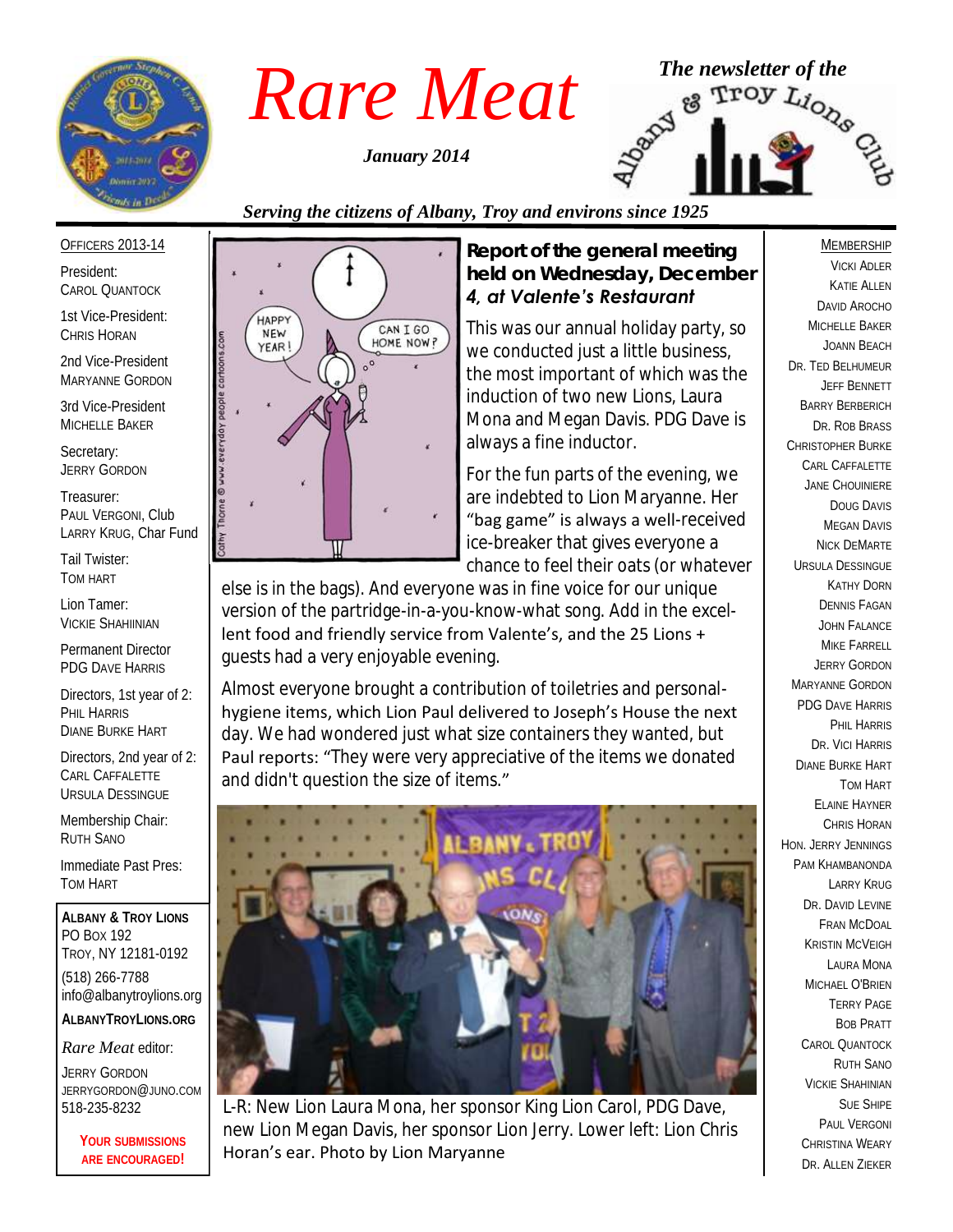#### *Page 2 AlbanyTroyLions.org January 2014*

*Report of the board meetings not held on Wednesday, December 18, at the Route 7 Diner* 

Everyone's very busy this time of year and we didn't have a quorum, so we had to cancel the board meeting. But we did hold an e-mail vote on two issues:

- We accepted the membership application of John Falance. Some of you may have met him when he attended the October meeting or the holiday party.
- We have 1-1/2 cartons of popcorn left (see Victorian Stroll report below) that is nearing the end of its shelf life. Since it will be almost a year before we need it again, we agreed to donate it to the Lansingburgh Boys and Girls Club.

# 18) BING A POTENTIAL MEMBER TO A MEETING

#### *Our next meeting ...*

Because the first Wednesday of January is New Year's Day, our next meeting will be on the **2nd Wednesday, January 8** - still at 6 PM at the Red Front. Our speaker will be from the Saratoga Springs Lions Club, and she'll tell us all about Camp Abilities, her club's latest venture.

#### *KidSight*

It's a great help to NABA if we can send a Lion to help Kathryn with the paperwork when she does vision screenings of preschoolers. Lion Ursula helped with a screening on December 10 at Philip Schuyler Academy, and Lion Christina helped on December 12 at Pine Hills Elementary, both in Albany. They screened 125 kids, of which 10 were flagged as needing follow-up by an ophthalmologist.

At this time, we know of only one January screening where Kathryn needs our help: 9:30 am on Thursday, Jan 16 at Giffen Elementary, 274 S Pearl St, Albany.

If you're willing to help with this one, please let me know ([jerrygordon@juno.com](mailto:jerrygordon@juno.com) or 235-8232) asap.

## *Victorian Stroll*

Again this year, we sold popcorn inside First Niagara Bank. For the past two years, they've had some very popular musical groups: Reggie's Red Hot Feetwarmers, Doc Scanlon, and new this year, the Tichy Boys. Last year, the problem was that we were in the rear of the bank and the crowds enjoying the music had their backs to us. So this year, we tried being in a front corner, closer to the band. But the crowds between us and the band still had their backs to us, and the place was so packed that folks couldn't get to us even if they wanted to. At intermissions, they left the building through a door on the opposite wall from us. The net result was, shall we say, disappointing.

As a result, there are some among us who think we shouldn't sell popcorn any more, but I ask you: Where else are we going to find the opportunity for 10 Lions to devote a total of maybe 35 man-hours, donate \$50 to the Chamber of Commerce, spend \$30+ on supplies, and walk away with a total gross take of \$90 (including a \$20 donation)?

We'll have to discuss this at a board meeting, of course, but I'm thinking that the only spot that might work for us would be inside the Atrium. Or maybe "some among us" are right, and it's time to find another activity. Keep in mind that making money has always been a secondary goal of this project. We've always been more interested in maintaining and projecting a public presence so that the community knows that we exist. Feel free to make your opinions known to anyone on the board.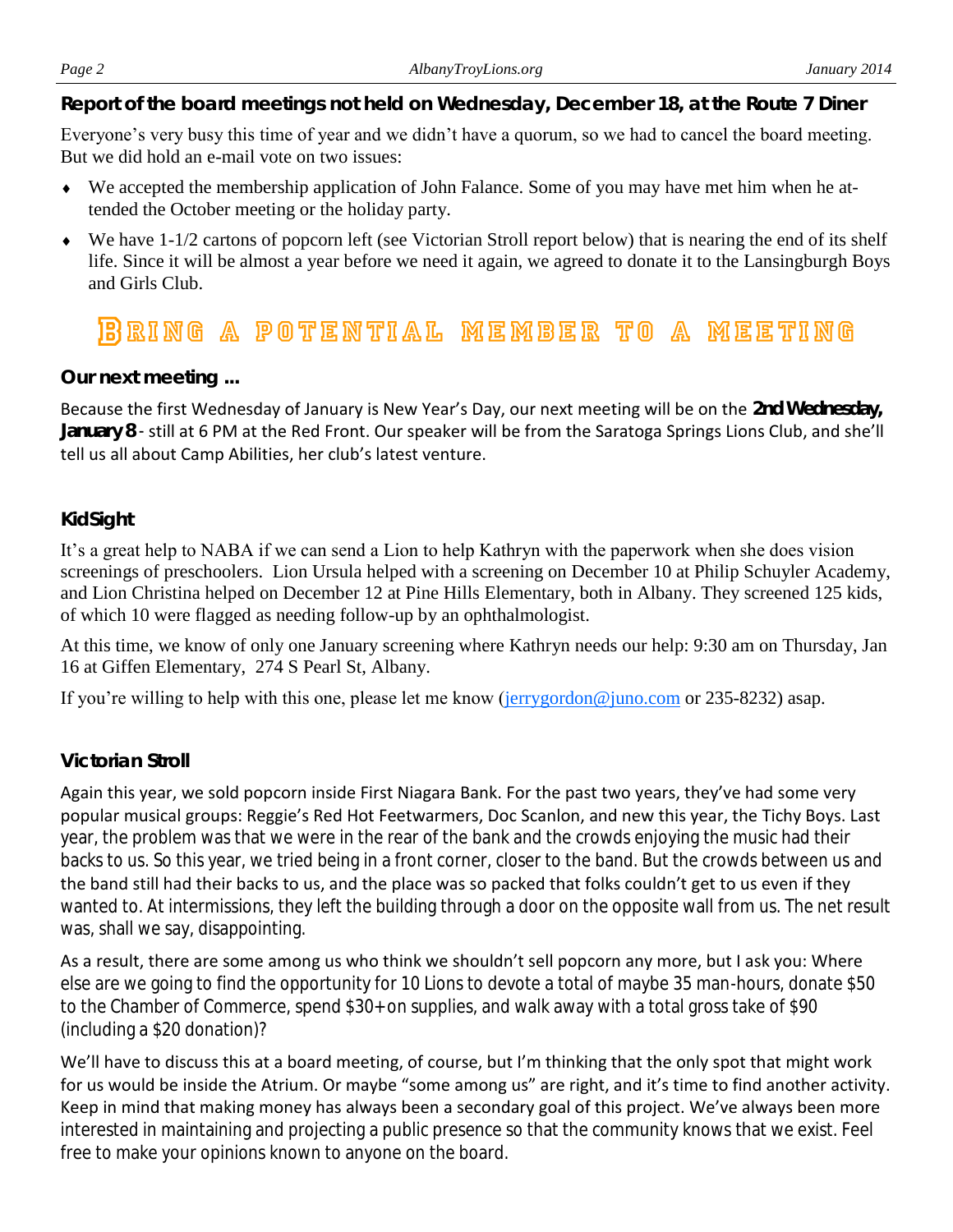Noteworthy: Lion Megan Davis, who got up from a sick bed to bring the popcorn machine to the bank Sunday morning; Lion Dennis Fagan, who picked the machine up on Monday (as he's done for several years); and Lion Terry Page, who allows us to store the machine in her garage all year. They're not shown in the pictures, but they certainly deserve our gratitude .





Upper left: Lions Jerry Gordon and Carol Quantock; Paul Quantock

Upper right: Lions Paul Vergoni and Laura Mona; Laura Vergoni

Left: Lions Jerry and Maryanne Gordon and Michelle Baker; Michelle's son Jaleel

Below: View of the audience from behind the popcorn machine.





**Tuesday, January 14, 2014, 5:30-7:30 PM** *Friends and family welcome.* Tell **Lion Carol** how many you're bringing at **cquantoc@nycap.rr.com** or **664-3901**. **Save the 2nd Tuesday evening of January, April,** 

*Make a note:* Next Lions Work Night at the **Regional Food Bank**:

**July and October to work at the Food Bank.** 

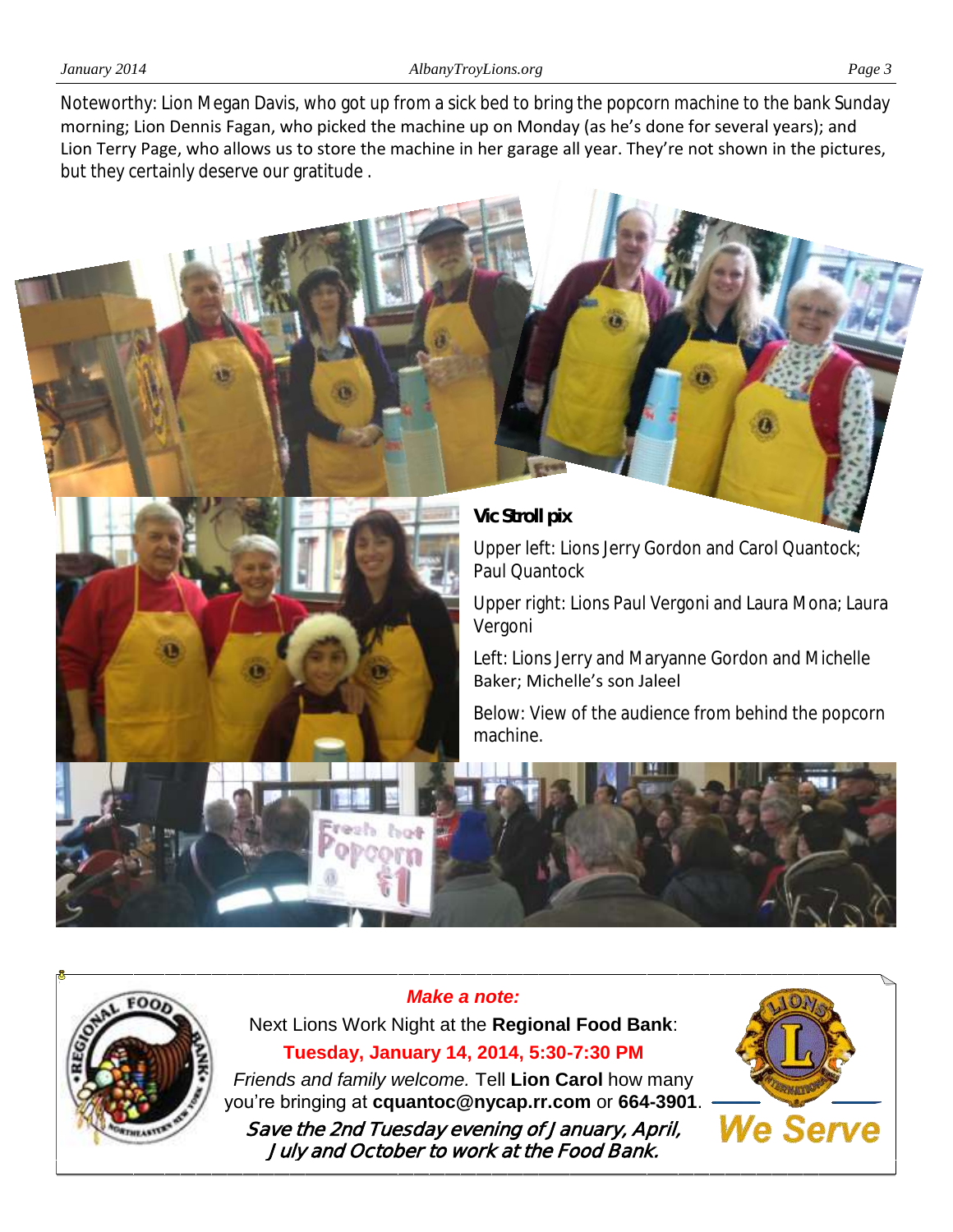#### *Coats for Kids*

Thanks to Lions Michelle Baker, Joann Beach, Jerry Gordon, Tom Hart, Carol Quantock, Paul Vergoni and Christina Weary for picking up **512** coats from area dry-cleaners and delivering them to distribution points in Albany and Rensselaer Counties over the past few months. Our annual teaming with NEWS10 to help with their Coats for Kids campaign is another opportunity to live our motto: *We Serve*.

#### *Blood Drive*

On Monday, December 23, we sponsored a blood drive at the Holiday Inn Express in Latham. Thanks to King Lion Carol for making sure we had workers, and to Lions Carl Caffalette, Meg Davis, Diane & Tom Hart, Elaine Hayner, Fran McDoal, and Laura Mona for being those workers. The Red Cross's goal for the drive was 36, but they collected 41 units of blood, enough to potentially save 123 lives.

#### *Lions Conventions*

The **District Convention**, for Lions in New York State and Bermuda, will be held in Lake Placid from Friday, April 25 - Sunday, April 27. It's a great opportunity to enjoy the beauty of Lake Placid and the majestic Adirondacks; reconnect with old Lions friends and make new ones; learn at the workshops; support your outgoing and incoming District officers; share your enthusiasm and your ideas; visit the Olympic ski jump; ride the bobsled run (tell *that* story when you get back!). To find out more about it and get the registration form, click on [www.md20lions.com/convention.html.](http://www.md20lions.com/convention.html) 

A **Lions International Convention** is a wonderful event to attend. During international convention, you will have the chance to join Lions from more than 120 countries and geographical areas – with different languages and backgrounds – marching side-by-side down the streets of the host city during the Parade of Nations. Attend seminars and vote on the association's future. And enjoy event highlights, including three action-packed plenary sessions, an exciting exhibit hall and more.

These events can be anywhere in the world, but the 2014 convention is only a 6-hour drive away, in cosmopolitan Toronto, from Friday, July 4 - Tuesday, July 8. Early-bird registration ends on January 10, so if you're thinking about going, visit [bit.ly/J6gVwP](http://bit.ly/J6gVwP) to get all your questions answered and to register on-line.

## *Name Badges*

You all have the nice white-on-blue name badges that the club bought for you either when you joined, or when we became the Albany & Troy Lions Club back in July, 2006. These are the classic pin-on type that put holes in your clothes and occasionally elicit an "Ouch!" Some of you have the little plastic doohickey that converts it to a clip-on badge; this solves some of those problems, but it's limited in where you can attach it. Now LCI has come out with a magnetic version that's easier to attach and won't puncture your clothes or your finger. The magnet is strong enough to hold the badge on a man's suit-coat lapel.

All future members will be getting the magnetic version. If you'd like one, it will cost you a mere \$10 (unless you're one of our blind members, in which case the club will pick up the tab). Tell Lion Jerry of your interest [\(jerrygordon@juno.com](mailto:jerrygordon@juno.com) or 235-8232). He'll try to order in groups to minimize the shipping charges.

## *On a more personal note…*

King Lion Carol and her sister hopped down to Phoenix, AZ, for a long weekend in mid-December to help their mother celebrate her 90th birthday.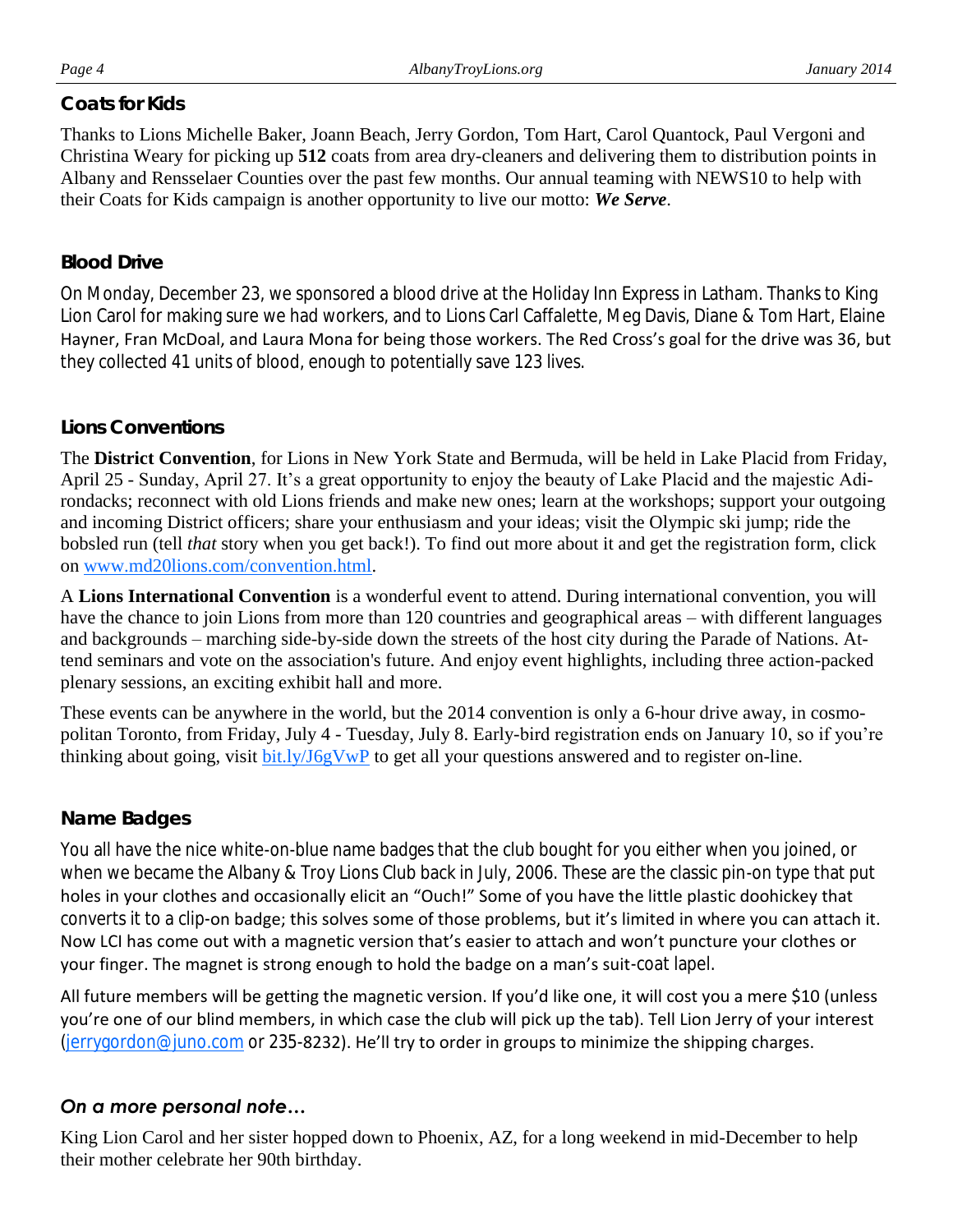# *Happy Birthday!*

Happy **January** birthday to these A&T Lions:

7th - Jeff Bennett 23rd - Chris Burke 25th - Rob Brass



# *Happy Anniversary!*

Happy Lions Anniversary to these **January** inductees:

Fran McDoal - 1 year (+14 years with Waterford LC) Pam Khambanonda - 22 years

| January 2014 |                    |                                                                |                                                |                                                       |                                                       |                 |
|--------------|--------------------|----------------------------------------------------------------|------------------------------------------------|-------------------------------------------------------|-------------------------------------------------------|-----------------|
| Sunday       | Monday             | Tuesday                                                        | Wednesday                                      | <b>Thursday</b>                                       | Friday                                                | Saturday        |
|              |                    |                                                                | ı<br>New Years<br>Day                          | 2                                                     | 3                                                     | $\overline{4}$  |
| 5            | 6                  | 7                                                              | 8<br>6pm: Meeting<br>at Red Front.<br>See p 2  | 9                                                     | 10<br>LCI-Con<br>deadline for<br>early reg. See<br>p2 | $\overline{11}$ |
| 12           | 13                 | 14<br>5:30pm: Work<br>session at<br>Reg. Food<br>Bank. See p 3 | 15<br>6pm: Board<br>meeting at<br>Rte 7 Diner. | 16<br>$9:30$ am:<br>KidSight<br>screening.<br>See p 2 | 17                                                    | 18              |
| 19           | 20<br>M L King Day | 21                                                             | 22                                             | 23                                                    | 24                                                    | 25              |
| 26           | 27                 | 28                                                             | 29                                             | 30                                                    | 31                                                    |                 |